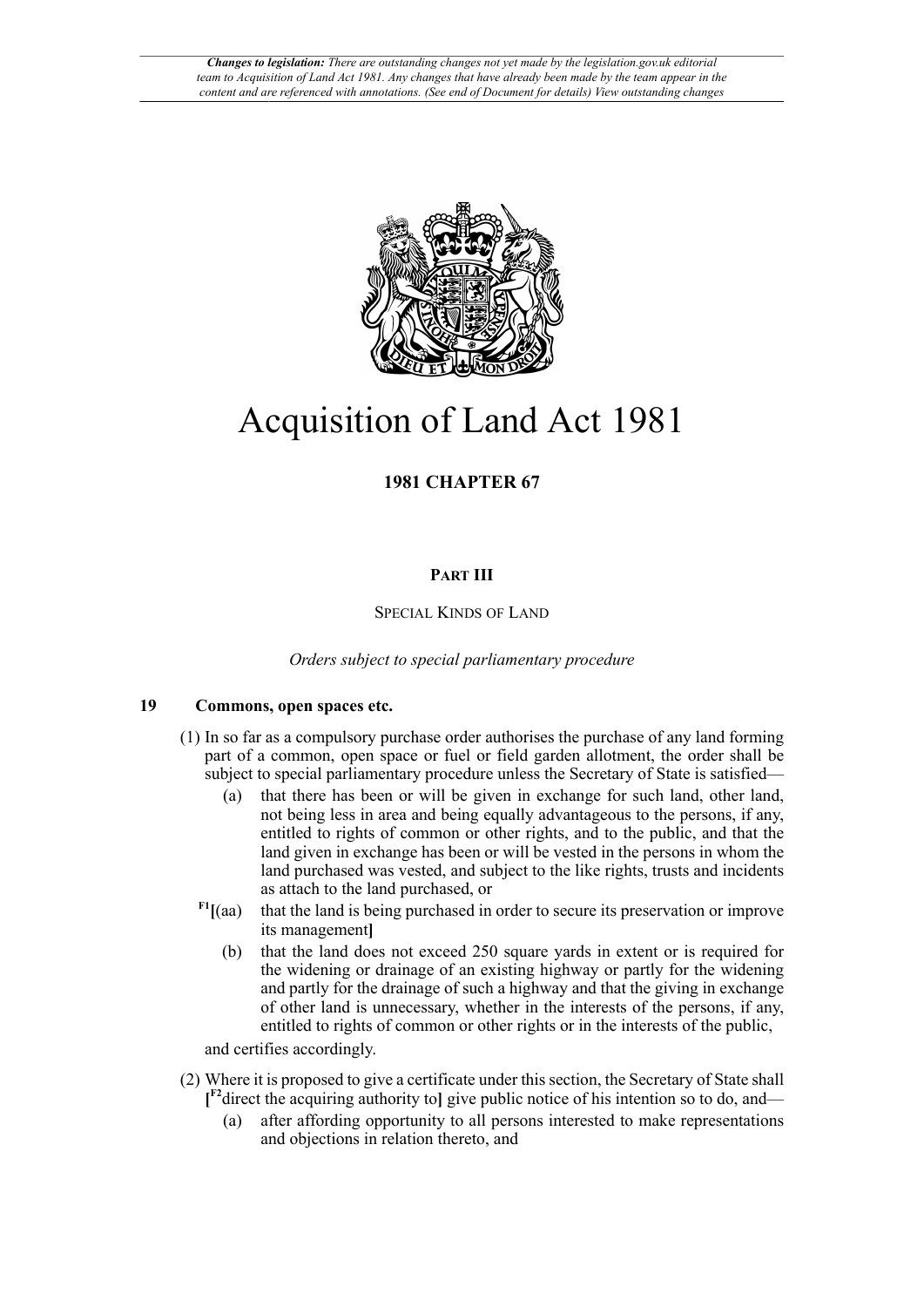(b) after causing a public local inquiry to be held in any case where it appears to him to be expedient so to do, having regard to any representations or objections made,

the Secretary of State may, after considering any representations and objections made and, if an inquiry has been held, the report of the person who held the inquiry, give the certificate.

- <span id="page-1-4"></span>**[F3](#page-1-2)[**(2A) Notice under subsection (2) above shall be given in such form and manner as the Secretary of State may direct.**]**
	- (3) A compulsory purchase order may provide for—
		- (a) vesting land given in exchange as mentioned in subsection (1) above in the persons, and subject to the rights, trusts and incidents, therein mentioned, and
		- (b) discharging the land purchased from all rights, trusts and incidents to which it was previously subject **[ [F4](#page-1-3)**except where the Secretary of State has given a certificate under subsection (1)(aa) above.**]**.
	- (4) In this section—

<span id="page-1-5"></span>"common" includes any land subject to be enclosed under the Inclosure Acts 1845 to 1882, and any town or village green,

"fuel or field garden allotment" means any allotment set out as a fuel allotment, or a field garden allotment, under an Inclosure Act,

"open space" means any land laid out as a public garden, or used for the purposes of public recreation, or land being a disused burial ground.

#### **Textual Amendments**

- <span id="page-1-0"></span>**[F1](#page-0-0)** S. 19(1)(aa) inserted (25.09.1991) by [Planning and Compensation Act 1991 \(c. 34, SIF 28:1\)](http://www.legislation.gov.uk/id/ukpga/1991/34), [s. 70,](http://www.legislation.gov.uk/id/ukpga/1991/34/section/70) **[Sch. 15](http://www.legislation.gov.uk/id/ukpga/1991/34/schedule/15)**, [para. 12\(1\)\(a\)](http://www.legislation.gov.uk/id/ukpga/1991/34/paragraph/12/1/a); [S.I. 1991/2067](http://www.legislation.gov.uk/id/uksi/1991/2067), **[art.3](http://www.legislation.gov.uk/id/uksi/1991/2067/article/3)**.
- <span id="page-1-1"></span>**[F2](#page-0-1)** Words in s. 19(2) inserted (25.09.1991) by [Planning and Compensation Act 1991 \(c. 34, SIF 28:1\)](http://www.legislation.gov.uk/id/ukpga/1991/34), [s.](http://www.legislation.gov.uk/id/ukpga/1991/34/section/70) [70,](http://www.legislation.gov.uk/id/ukpga/1991/34/section/70) **[Sch. 15](http://www.legislation.gov.uk/id/ukpga/1991/34/schedule/15)**, [para. 12\(1\)\(b\)](http://www.legislation.gov.uk/id/ukpga/1991/34/paragraph/12/1/b); [S.I. 1991/2067](http://www.legislation.gov.uk/id/uksi/1991/2067), **[art. 3](http://www.legislation.gov.uk/id/uksi/1991/2067/article/3)**
- <span id="page-1-2"></span>**[F3](#page-1-4)** S. 19(2A) inserted (25.09.1991) by [Planning and Compensation Act 1991 \(c. 34, SIF 28:1\),](http://www.legislation.gov.uk/id/ukpga/1991/34) [s. 70](http://www.legislation.gov.uk/id/ukpga/1991/34/section/70), **[Sch.](http://www.legislation.gov.uk/id/ukpga/1991/34/schedule/15/paragraph/12/1/c) [15 para. 12\(1\)\(c\)](http://www.legislation.gov.uk/id/ukpga/1991/34/schedule/15/paragraph/12/1/c)**; [S.I. 1991/2067,](http://www.legislation.gov.uk/id/uksi/1991/2067) **[art.3](http://www.legislation.gov.uk/id/uksi/1991/2067/article/3)**.
- <span id="page-1-3"></span>**[F4](#page-1-5)** Words in s. 19(3) added (25.09.1991) by [Planning and Compensation Act 1991 \(c. 34, SIF 28:1\)](http://www.legislation.gov.uk/id/ukpga/1991/34), [s. 70,](http://www.legislation.gov.uk/id/ukpga/1991/34/section/70) **[Sch. 15](http://www.legislation.gov.uk/id/ukpga/1991/34/schedule/15)**, [para. 12\(1\)\(d\);](http://www.legislation.gov.uk/id/ukpga/1991/34/paragraph/12/1/d)[S.I. 1991/2067](http://www.legislation.gov.uk/id/uksi/1991/2067), **[art.3](http://www.legislation.gov.uk/id/uksi/1991/2067/article/3)**.

#### **Modifications etc. (not altering text)**

- **C1** S. 19 applied by Town and Country [Planning](http://www.legislation.gov.uk/id/ukpga/1990/8) Act 1990 (c. 8, SIF 123:1), **[s. 229\(3\)](http://www.legislation.gov.uk/id/ukpga/1990/8/section/229/3)**
- **C2** S. 19 excluded (with effect in accordance with s. 40(9)(a) of the amending Act) by [London Olympic](http://www.legislation.gov.uk/id/ukpga/2006/12) [Games and Paralympic Games Act 2006 \(c. 12\),](http://www.legislation.gov.uk/id/ukpga/2006/12) **[ss. 36\(3\)\(a\)](http://www.legislation.gov.uk/id/ukpga/2006/12/section/36/3/a)**, [40\(1\)\(f\)](http://www.legislation.gov.uk/id/ukpga/2006/12/section/40/1/f)
- **C3** S. 19 modified (9.1.2014) by The Ashton Vale to [Temple](http://www.legislation.gov.uk/id/uksi/2013/3244) Meads and Bristol City Centre Rapid Transit [Order 2013 \(S.I. 2013/3244\)](http://www.legislation.gov.uk/id/uksi/2013/3244), [arts. 1,](http://www.legislation.gov.uk/id/uksi/2013/3244/article/1) **[34\(4\)](http://www.legislation.gov.uk/id/uksi/2013/3244/article/34/4)** (with [arts. 57,](http://www.legislation.gov.uk/id/uksi/2013/3244/article/57) [58](http://www.legislation.gov.uk/id/uksi/2013/3244/article/58), Sch. 11 [para.](http://www.legislation.gov.uk/id/uksi/2013/3244/schedule/11/paragraph/19) 19)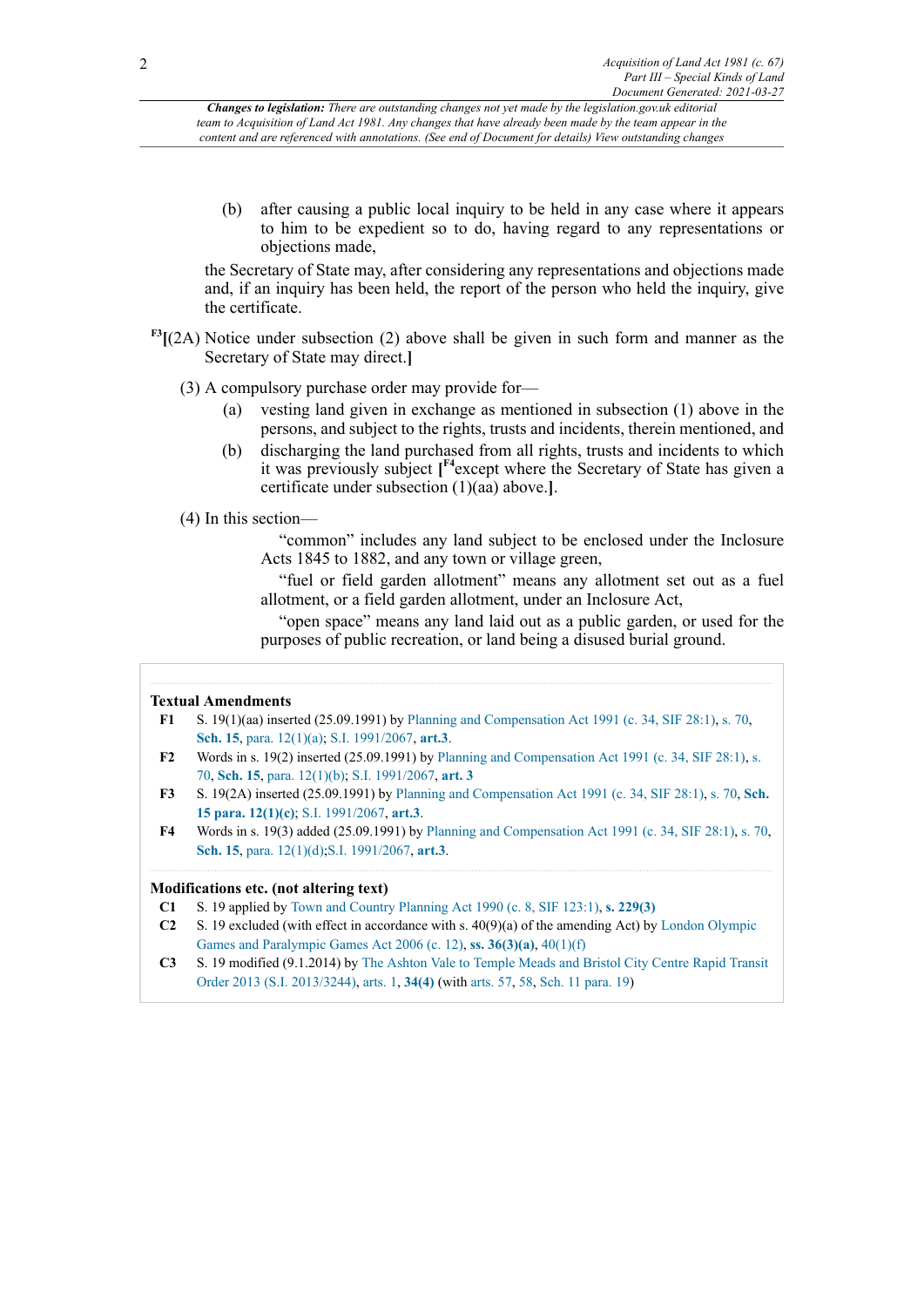# **Changes to legislation:**

There are outstanding changes not yet made by the legislation.gov.uk editorial team to Acquisition of Land Act 1981. Any changes that have already been made by the team appear in the content and are referenced with annotations. View outstanding changes

**Changes and effects yet to be applied to the whole Act associated Parts and Chapters:**

 $-$  Act applied by [2021 c. 2](http://www.legislation.gov.uk/id/ukpga/2021/2) [s. 45\(3\)](http://www.legislation.gov.uk/id/ukpga/2021/2/section/45/3)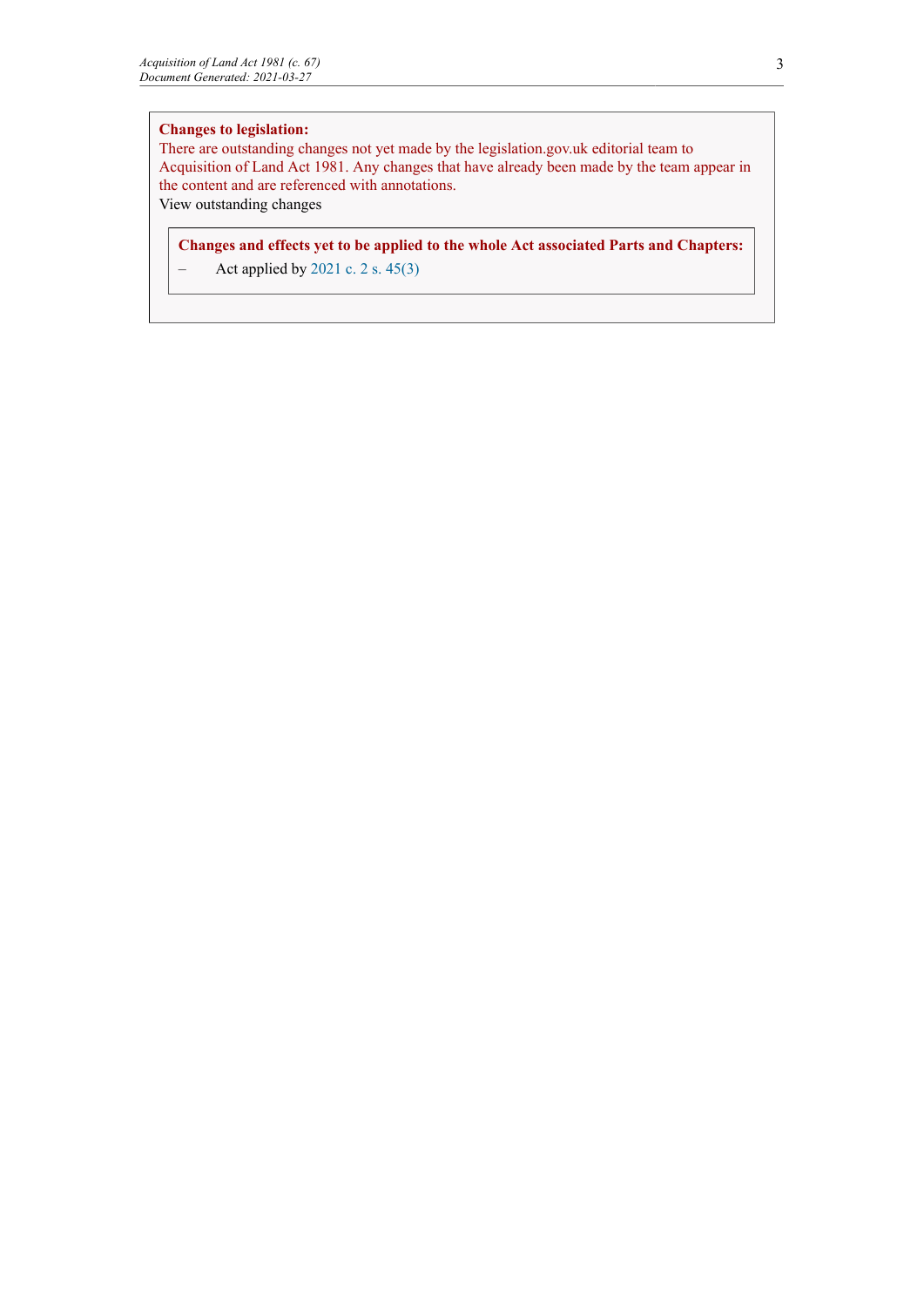# SCHEDULES

# SCHEDULE 3 Section 28.

ACQUISITION OF RIGHTS OVER LAND BY THE CREATION OF NEW RIGHTS

# **Modifications etc. (not altering text)**

- **C1** Sch. 3 applied by [Housing Act 1988 \(c. 50, SIF 61\),](http://www.legislation.gov.uk/id/ukpga/1988/50) **[s. 77\(5\)\(6\)](http://www.legislation.gov.uk/id/ukpga/1988/50/section/77/5/6)**
- **C2** Sch. 3 applied by [Water](http://www.legislation.gov.uk/id/ukpga/1989/15) Act 1989 (c. 15, SIF 130), **[s. 151\(4\)](http://www.legislation.gov.uk/id/ukpga/1989/15/section/151/4)**, (with ss. 58(7), 101(1), 141(6), 160(1)(2) (4), 163, 189(4)–(10), 190, 193(1), Sch. 26 paras. 3(1)(2), 17, 40(4), 57(6), 58)
- **C3** Sch. 3 applied (with modifications) by [Water](http://www.legislation.gov.uk/id/ukpga/1989/15) Act 1989 (c. 15, SIF 130), [s. 155\(3\)\(7\),](http://www.legislation.gov.uk/id/ukpga/1989/15/section/155/3/7) **[Sch. 20 paras.](http://www.legislation.gov.uk/id/ukpga/1989/15/schedule/20/paragraph/6/1/b/c) [6\(1\)\(b\)\(c\)](http://www.legislation.gov.uk/id/ukpga/1989/15/schedule/20/paragraph/6/1/b/c)** (with [ss. 58\(7\),](http://www.legislation.gov.uk/id/ukpga/1989/15/section/58/7) [101\(1\),](http://www.legislation.gov.uk/id/ukpga/1989/15/section/101/1) [141\(6\)](http://www.legislation.gov.uk/id/ukpga/1989/15/section/141/6), [160\(1\)\(2\)\(4\)](http://www.legislation.gov.uk/id/ukpga/1989/15/section/160/1/2/4), [163,](http://www.legislation.gov.uk/id/ukpga/1989/15/section/163) [189\(4\)–\(10\)](http://www.legislation.gov.uk/id/ukpga/1989/15/section/189/4), [190,](http://www.legislation.gov.uk/id/ukpga/1989/15/section/190) [193\(1\),](http://www.legislation.gov.uk/id/ukpga/1989/15/section/193/1) [Sch. 26 paras.](http://www.legislation.gov.uk/id/ukpga/1989/15/schedule/26/paragraph/3/1/2) [3\(1\)\(2\)](http://www.legislation.gov.uk/id/ukpga/1989/15/schedule/26/paragraph/3/1/2), [17,](http://www.legislation.gov.uk/id/ukpga/1989/15/schedule/26/paragraph/17) [40\(4\),](http://www.legislation.gov.uk/id/ukpga/1989/15/schedule/26/paragraph/40/4) [57\(6\),](http://www.legislation.gov.uk/id/ukpga/1989/15/schedule/26/paragraph/57/6) [58](http://www.legislation.gov.uk/id/ukpga/1989/15/schedule/26/paragraph/58))
- **C4** Sch. 3 applied by [Electricity Act 1989 \(c. 29, SIF 44:1\)](http://www.legislation.gov.uk/id/ukpga/1989/29), [ss. 10\(1\),](http://www.legislation.gov.uk/id/ukpga/1989/29/section/10/1) [112\(3\),](http://www.legislation.gov.uk/id/ukpga/1989/29/section/112/3) [Pt. II para. 5](http://www.legislation.gov.uk/id/ukpga/1989/29/part/II/paragraph/5), **[Sch. 17 para.](http://www.legislation.gov.uk/id/ukpga/1989/29/schedule/17/paragraph/35/1) [35\(1\)](http://www.legislation.gov.uk/id/ukpga/1989/29/schedule/17/paragraph/35/1)**

**C5** Schedule 3 applied (1.12.1991) by Water [Industry](http://www.legislation.gov.uk/id/ukpga/1991/56) Act 1991 (c. 56, SIF 130), **[ss. 155\(4\)](http://www.legislation.gov.uk/id/ukpga/1991/56/section/155/4)**, [223\(2\)](http://www.legislation.gov.uk/id/ukpga/1991/56/section/223/2) (with saving in [s. 188](http://www.legislation.gov.uk/id/ukpga/1991/56/section/188) and with [ss. 82\(3\),](http://www.legislation.gov.uk/id/ukpga/1991/56/section/82/3) [186\(1\)](http://www.legislation.gov.uk/id/ukpga/1991/56/section/186/1), [222\(1\),](http://www.legislation.gov.uk/id/ukpga/1991/56/section/222/1) [Sch. 14 para. 6](http://www.legislation.gov.uk/id/ukpga/1991/56/schedule/14/paragraph/6)) Schedule 3 applied (with modifications) (1.12.1991) by Water [Industry](http://www.legislation.gov.uk/id/ukpga/1991/56) Act 1991 (c. 56, SIF 130), [ss.](http://www.legislation.gov.uk/id/ukpga/1991/56/section/167) [167](http://www.legislation.gov.uk/id/ukpga/1991/56/section/167), [223\(2\),](http://www.legislation.gov.uk/id/ukpga/1991/56/section/223/2) **Sch. 11 para. [6\(1\)\(b\)](http://www.legislation.gov.uk/id/ukpga/1991/56/schedule/11/paragraph/6/1/b)** (with [ss. 82\(3\)](http://www.legislation.gov.uk/id/ukpga/1991/56/section/82/3), [186\(1\),](http://www.legislation.gov.uk/id/ukpga/1991/56/section/186/1) [222\(1\)](http://www.legislation.gov.uk/id/ukpga/1991/56/section/222/1), [Sch. 14 para. 6\)](http://www.legislation.gov.uk/id/ukpga/1991/56/schedule/14/paragraph/6) Schedule 3 applied (with modifications) (1.12.1991) by Water [Resources](http://www.legislation.gov.uk/id/ukpga/1991/57) Act 1991 (c. 57, SIF 130), **[ss.](http://www.legislation.gov.uk/id/ukpga/1991/57/section/154/4) [154\(4\)](http://www.legislation.gov.uk/id/ukpga/1991/57/section/154/4)**, [225\(2\)](http://www.legislation.gov.uk/id/ukpga/1991/57/section/225/2) (with saving in [s. 182](http://www.legislation.gov.uk/id/ukpga/1991/57/section/182) and with [ss. 16\(6\),](http://www.legislation.gov.uk/id/ukpga/1991/57/section/16/6) [179,](http://www.legislation.gov.uk/id/ukpga/1991/57/section/179) [222\(3\)](http://www.legislation.gov.uk/id/ukpga/1991/57/section/222/3), [Sch. 22 para. 1,](http://www.legislation.gov.uk/id/ukpga/1991/57/schedule/22/paragraph/1) [Sch. 23 para. 6\)](http://www.legislation.gov.uk/id/ukpga/1991/57/schedule/23/paragraph/6) Schedule 3 applied (with modifications) (1.12.1991) by Water [Resources](http://www.legislation.gov.uk/id/ukpga/1991/57) Act 1991 (c. 57, SIF 130), [ss.](http://www.legislation.gov.uk/id/ukpga/1991/57/section/168) [168](http://www.legislation.gov.uk/id/ukpga/1991/57/section/168), [225\(2\),](http://www.legislation.gov.uk/id/ukpga/1991/57/section/225/2) **[Sch. 19](http://www.legislation.gov.uk/id/ukpga/1991/57/schedule/19)**, [para. 6\(1\)\(b\)](http://www.legislation.gov.uk/id/ukpga/1991/57/paragraph/6/1/b) (with [ss. 16\(6\)](http://www.legislation.gov.uk/id/ukpga/1991/57/section/16/6), [179](http://www.legislation.gov.uk/id/ukpga/1991/57/section/179), [222\(3\),](http://www.legislation.gov.uk/id/ukpga/1991/57/section/222/3) [Sch. 22 para. 1,](http://www.legislation.gov.uk/id/ukpga/1991/57/schedule/22/paragraph/1) [Sch. 23 para. 6](http://www.legislation.gov.uk/id/ukpga/1991/57/schedule/23/paragraph/6)) Schedule 3 applied (with modifications) (10.11.1993) by [1993 c. 28,](http://www.legislation.gov.uk/id/ukpga/1993/28) [ss. 162\(5\),](http://www.legislation.gov.uk/id/ukpga/1993/28/section/162/5) [169](http://www.legislation.gov.uk/id/ukpga/1993/28/section/169), **[Sch. 20 Pt. I](http://www.legislation.gov.uk/id/ukpga/1993/28/schedule/20/part/I)**; [S.I.](http://www.legislation.gov.uk/id/uksi/1993/2762) [1993/2762](http://www.legislation.gov.uk/id/uksi/1993/2762), **[art. 3](http://www.legislation.gov.uk/id/uksi/1993/2762/article/3)**. Sch. 3 applied (18.12.1996) by [1996 c. 61,](http://www.legislation.gov.uk/id/ukpga/1996/61) **[s. 5\(4\)](http://www.legislation.gov.uk/id/ukpga/1996/61/section/5/4)** Sch. 3 extended (26.3.2001) by [2000 c. 26,](http://www.legislation.gov.uk/id/ukpga/2000/26) [s. 95](http://www.legislation.gov.uk/id/ukpga/2000/26/section/95), **[Sch. 5](http://www.legislation.gov.uk/id/ukpga/2000/26/schedule/5)**, [Pt. II para. 4\(2\)](http://www.legislation.gov.uk/id/ukpga/2000/26/part/II/paragraph/4/2); [S.I. 2000/2957](http://www.legislation.gov.uk/id/uksi/2000/2957), [art. 2\(3\),](http://www.legislation.gov.uk/id/uksi/2000/2957/article/2/3) **[Sch. 3](http://www.legislation.gov.uk/id/uksi/2000/2957/schedule/3) C6** Sch. 3 applied (22.7.2008) by [Crossrail Act 2008 \(c. 18\)](http://www.legislation.gov.uk/id/ukpga/2008/18), **[s. 7\(6\)](http://www.legislation.gov.uk/id/ukpga/2008/18/section/7/6)**

**C7** Sch. 3 applied (with modifications) (1.12.2008) by [Housing and Regeneration Act 2008 \(c. 17\),](http://www.legislation.gov.uk/id/ukpga/2008/17) [s. 325\(1\)](http://www.legislation.gov.uk/id/ukpga/2008/17/section/325/1), **[Sch. 2 para. 2](http://www.legislation.gov.uk/id/ukpga/2008/17/schedule/2/paragraph/2)**; [S.I. 2008/3068,](http://www.legislation.gov.uk/id/uksi/2008/3068) [art. 2\(1\)\(d\)](http://www.legislation.gov.uk/id/uksi/2008/3068/article/2/1/d) (with [arts. 6-13](http://www.legislation.gov.uk/id/uksi/2008/3068/article/6))

### **PART I**

1 In this Schedule "right" means a right to which section 28(1) of this Act applies, or any right to which this Schedule is applied by any Act passed after this Act.

## *General modifications*

2 (1) This Act shall have effect with the modifications necessary to make it apply to the compulsory acquisition of a right as it applies to the compulsory acquisition of land, so that, in appropriate contexts, references in this Act to land are read as referring, or as including references, to the right acquired or to be acquired, or to land over which the right is, or is to be, exercisable, according to the requirements of the particular context.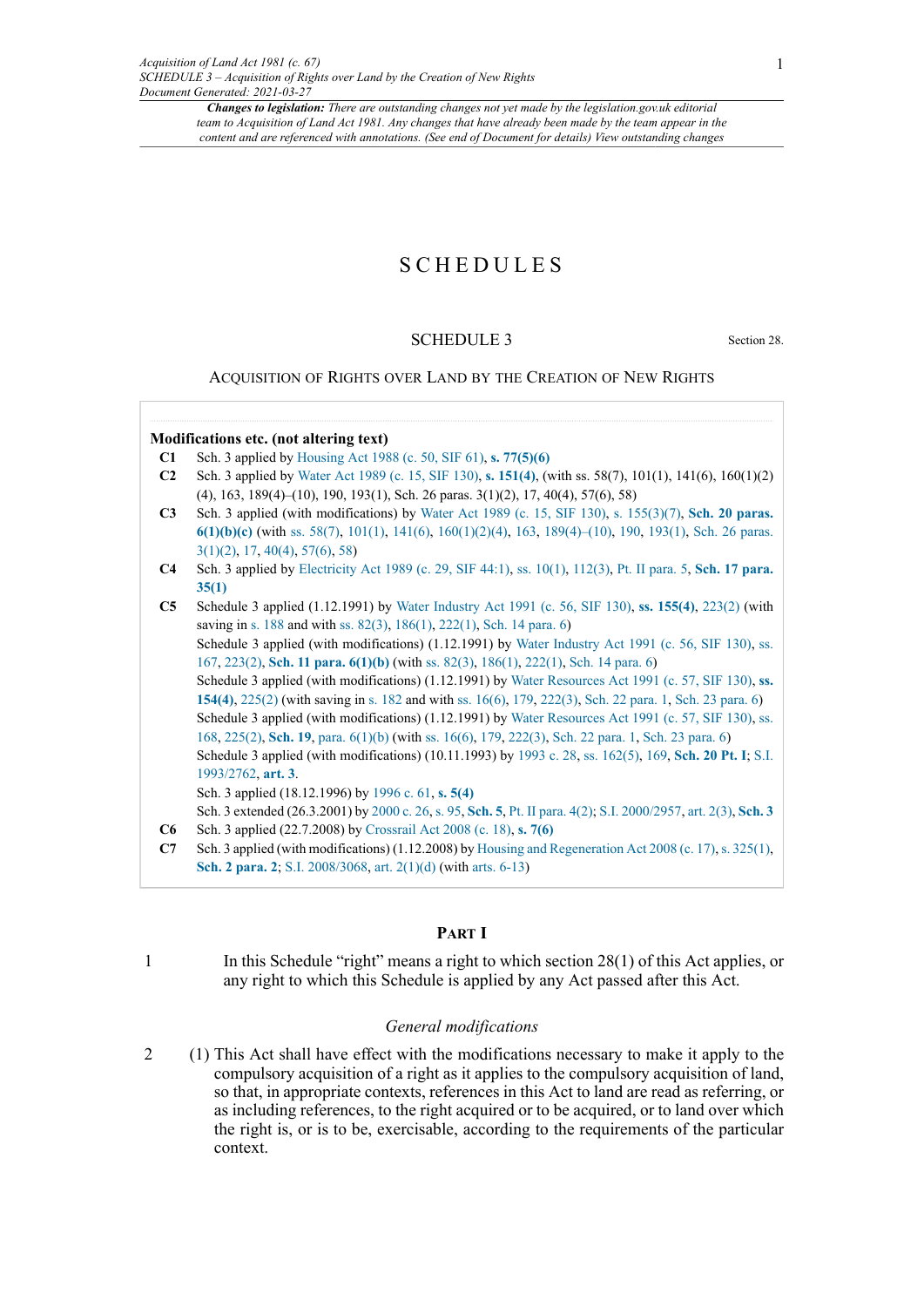(2) Without prejudice to the generality of sub-paragraph (1) above, Part II of this Schedule shall apply to the compulsory acquisition of a right in substitution for Part III of this Act.

# **PART II**

# ACQUISITION OF NEW RIGHTS OVER SPECIAL KINDS OF LAND

# *Statutory undertakers land*

- 3 (1) This paragraph applies where the land over which a right is to be acquired by virtue of a compulsory purchase order includes land which has been acquired by statutory undertakers for the purposes of their undertaking and on a representation made to the appropriate Minister before the expiration of the time within which objections to the order can be made he is satisfied—
	- (a) that any of the said land is used for the purposes of the carrying on of their undertaking, or
	- (b) that an interest in any of the said land is held for those purposes.

<span id="page-4-1"></span>**[ [F1](#page-4-0)**and the representation is not withdrawn.**]**

- (2) The compulsory purchase order shall not be confirmed or made so as to authorise the compulsory purchase of a right over any land as to which the appropriate Minister is satisfied as aforesaid except land as to which he is satisfied that its nature and situation are such—
	- (a) that the right can be purchased without serious detriment to the carrying on of the undertaking, or
	- (b) that any detriment to the carrying on of the undertaking, in consequence of the acquisition of the right, can be made good by the undertakers by the use of other land belonging to or available for acquisition by them,

and certifies accordingly.

#### **Textual Amendments**

```
F1 Words in Sch. 3, para. 3(1) added (25.9.1991) by Planning and Compensation Act 1991 (c. 34, SIF 28:1),
s. 70, Sch. 15, para.10(1); S.I. 1991/2067, art. 3.
```
# **Modifications etc. (not altering text)**

```
C8 Sch. 3 para. 3 functions transferred (24.5.2018) by The Welsh Ministers (Transfer of Functions) Order
2018 (S.I. 2018/644), arts. 1(1), 18
```
*Orders subject to special parliamentary procedure*

# *Local authority and statutory undertakers' land*

- 4 (1) This paragraph applies to land which—
	- (a) is the property of a local authority, or
	- (b) has been acquired by statutory undertakers, who are not a local authority, for the purposes of their undertaking.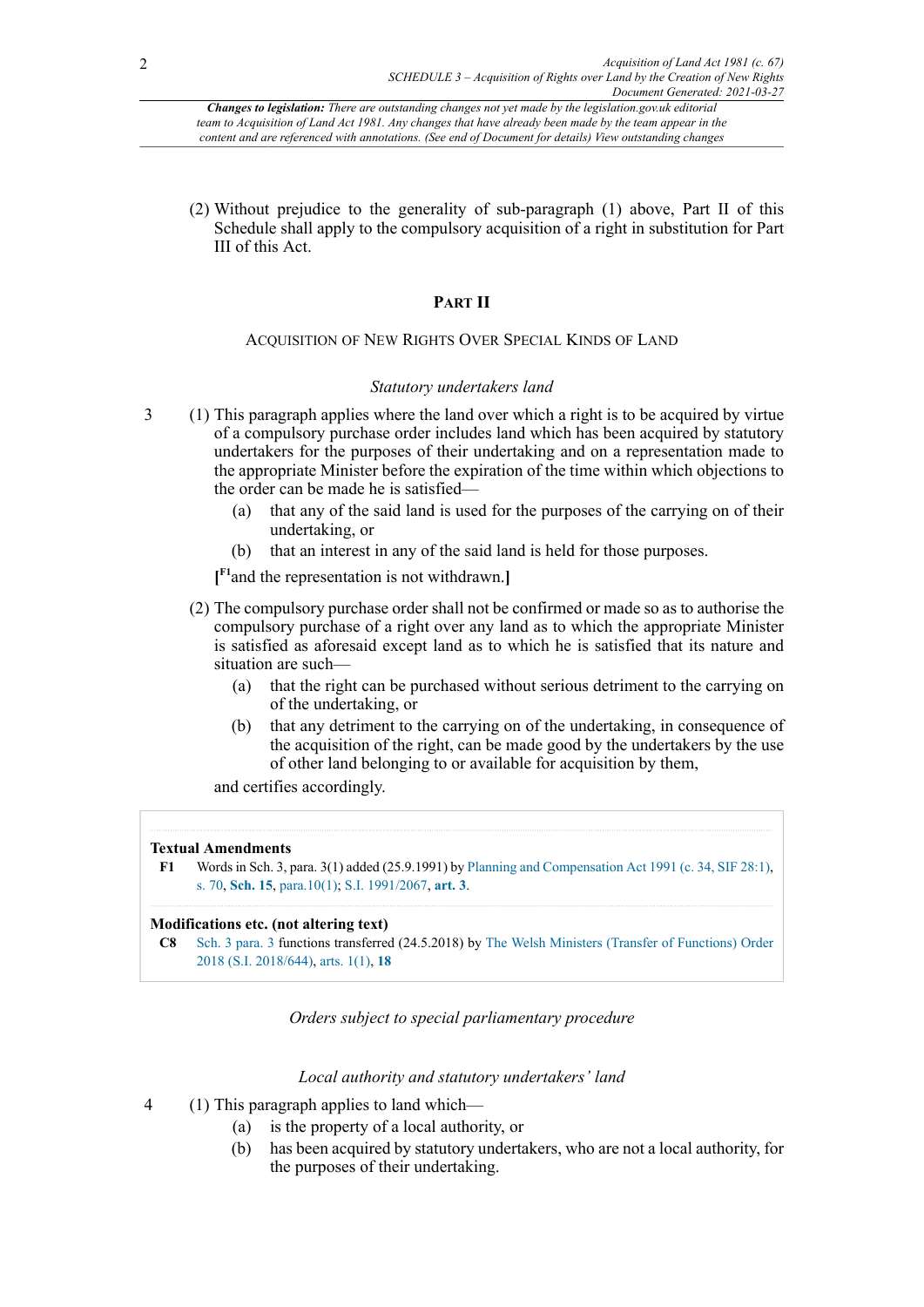- <span id="page-5-10"></span>(2) Subject to sub-paragraph (3) below, a compulsory purchase order shall, in so far as it authorises the compulsory purchase of rights over land to which this paragraph applies, be subject to special parliamentary procedure in any case where an objection to **[ [F2](#page-5-0)**the compulsory purchase of the rights**]** has been made by the local authority, or as the case may be the statutory undertakers, and has not been withdrawn.
- (3) Sub-paragraph (2) above shall not apply to the compulsory acquisition of an interest in land where the person acquiring the interest is a local authority (as defined in sub-paragraph (4) below),  $[$ <sup>[F3](#page-5-1)</sup>an urban development corporation] $[$ <sup>[F4](#page-5-2)</sup>, a Mayoral development corporation**] [F5](#page-5-3)[ [F6](#page-5-4)** ...,**]**. . . **[F7](#page-5-5)** . . ., **[ [F8](#page-5-6)**a Welsh planning board,**]**any statutory undertakers or a Minister.
- (4) In sub-paragraph (3) above—

<span id="page-5-17"></span><span id="page-5-16"></span><span id="page-5-15"></span><span id="page-5-14"></span><span id="page-5-13"></span><span id="page-5-12"></span><span id="page-5-11"></span>"local authority" means—

- (a) in relation to England, the council of a county or district, the council of a London borough, the Common Council of the City of London and the Greater London Council,
- (b) in relation to Wales, the council of a county or **[ [F9](#page-5-7)**county borough**]**,

and this definition applies to the Isles of Scilly as if the Council of those Isles were the council of a county;

"statutory undertakers" has the same meaning as in section 17(3) of this Act.

<span id="page-5-19"></span><span id="page-5-18"></span>**[ [F10](#page-5-8)**"a Welsh planning board" means a board constituted under—

- (a) section 2(1B) of the Town and Country Planning Act 1990;  $F11$ ...
- (b) **[F11](#page-5-9)** . . . . . . . . . . . . . . . . . . . . . . . . . . . . . . . .**]**

#### **Textual Amendments**

- <span id="page-5-0"></span>**[F2](#page-5-10)** Words in Sch. 3 para. 4(2) substituted (25.6.2013) by [Growth and Infrastructure Act 2013 \(c. 27\)](http://www.legislation.gov.uk/id/ukpga/2013/27), **[ss.](http://www.legislation.gov.uk/id/ukpga/2013/27/section/25/7/b) [25\(7\)\(b\)](http://www.legislation.gov.uk/id/ukpga/2013/27/section/25/7/b)**, [35\(1\)](http://www.legislation.gov.uk/id/ukpga/2013/27/section/35/1); [S.I. 2013/1488](http://www.legislation.gov.uk/id/uksi/2013/1488), [art. 3\(e\)](http://www.legislation.gov.uk/id/uksi/2013/1488/article/3/e) (with [art. 8\(3\)\)](http://www.legislation.gov.uk/id/uksi/2013/1488/article/8/3)
- <span id="page-5-1"></span>**[F3](#page-5-11)** Words in Sch. 3, para. 4(3) inserted (25.09.1991) by [Planning and Compensation Act 1991 \(c. 34, SIF](http://www.legislation.gov.uk/id/ukpga/1991/34) [28:1\),](http://www.legislation.gov.uk/id/ukpga/1991/34) [s. 70](http://www.legislation.gov.uk/id/ukpga/1991/34/section/70), **[Sch. 15](http://www.legislation.gov.uk/id/ukpga/1991/34/schedule/15)**, [para.](http://www.legislation.gov.uk/id/ukpga/1991/34/paragraph/11) 11; [S.I. 1991/2067](http://www.legislation.gov.uk/id/uksi/1991/2067), **[art. 3](http://www.legislation.gov.uk/id/uksi/1991/2067/article/3)**.
- <span id="page-5-2"></span>**[F4](#page-5-12)** Words in Sch. 3 para. 4(3) inserted (15.1.2012) by [Localism](http://www.legislation.gov.uk/id/ukpga/2011/20) Act 2011 (c. 20), [s. 240\(1\)\(l\),](http://www.legislation.gov.uk/id/ukpga/2011/20/section/240/1/l) **[Sch. 22 para.](http://www.legislation.gov.uk/id/ukpga/2011/20/schedule/22/paragraph/7/4) [7\(4\)](http://www.legislation.gov.uk/id/ukpga/2011/20/schedule/22/paragraph/7/4)**
- <span id="page-5-3"></span>**[F5](#page-5-13)** Words in Sch. 3 para. 4(3) omitted (1.4.2006) by virtue of The Welsh [Development](http://www.legislation.gov.uk/id/uksi/2005/3226) Agency (Transfer of Functions to the National Assembly for Wales and Abolition) Order 2005 (S.I. [2005/3226\),](http://www.legislation.gov.uk/id/uksi/2005/3226) [arts. 1\(2\)](http://www.legislation.gov.uk/id/uksi/2005/3226/article/1/2), [7](http://www.legislation.gov.uk/id/uksi/2005/3226/article/7), **[Sch. 2 para. 9\(2\)](http://www.legislation.gov.uk/id/uksi/2005/3226/schedule/2/paragraph/9/2)** (with [art. 3\(1\)\)](http://www.legislation.gov.uk/id/uksi/2005/3226/article/3/1)
- <span id="page-5-4"></span>**[F6](#page-5-14)** Words in Sch. 3 para. 4(3) inserted (1.10.1998) by [1998 c. 38,](http://www.legislation.gov.uk/id/ukpga/1998/38) [s. 128](http://www.legislation.gov.uk/id/ukpga/1998/38/section/128), **[Sch. 14 Pt. II para. 20](http://www.legislation.gov.uk/id/ukpga/1998/38/schedule/14/part/II/paragraph/20)** (with [ss.](http://www.legislation.gov.uk/id/ukpga/1998/38/section/139/2) [139\(2\),](http://www.legislation.gov.uk/id/ukpga/1998/38/section/139/2) [143\(2\)](http://www.legislation.gov.uk/id/ukpga/1998/38/section/143/2)); [S.I. 1998/2244](http://www.legislation.gov.uk/id/uksi/1998/2244), **[art. 4](http://www.legislation.gov.uk/id/uksi/1998/2244/article/4)**
- <span id="page-5-5"></span>**[F7](#page-5-15)** Wordsin Sch. 3 para. 4(3) repealed (1.4.1997) by [1995 c. 25](http://www.legislation.gov.uk/id/ukpga/1995/25), [s. 120,](http://www.legislation.gov.uk/id/ukpga/1995/25/section/120) **[Sch. 24](http://www.legislation.gov.uk/id/ukpga/1995/25/schedule/24)** (with s. [117\)](http://www.legislation.gov.uk/id/ukpga/1995/25/section/117); [S.I. 1996/2560](http://www.legislation.gov.uk/id/uksi/1996/2560), [art. 2](http://www.legislation.gov.uk/id/uksi/1996/2560/article/2), **[Sch.](http://www.legislation.gov.uk/id/uksi/1996/2560/schedule)**
- <span id="page-5-6"></span>**[F8](#page-5-16)** Words in Sch. 3 para. 4(3) inserted (1.4.1996) by [1994 c. 19,](http://www.legislation.gov.uk/id/ukpga/1994/19) [s. 20\(4\),](http://www.legislation.gov.uk/id/ukpga/1994/19/section/20/4) **[Sch. 6 Pt. II para. 17\(2\)\(a\)](http://www.legislation.gov.uk/id/ukpga/1994/19/schedule/6/part/II/paragraph/17/2/a)** (with [ss. 54\(5\)\(7\)](http://www.legislation.gov.uk/id/ukpga/1994/19/section/54/5/7), [55\(5\)](http://www.legislation.gov.uk/id/ukpga/1994/19/section/55/5), [Sch. 17 paras. 22\(1\),](http://www.legislation.gov.uk/id/ukpga/1994/19/schedule/17/paragraph/22/1) [23\(2\)\)](http://www.legislation.gov.uk/id/ukpga/1994/19/schedule/17/paragraph/23/2); [S.I. 1996/396](http://www.legislation.gov.uk/id/uksi/1996/396), [art. 3](http://www.legislation.gov.uk/id/uksi/1996/396/article/3), **[Sch.](http://www.legislation.gov.uk/id/uksi/1996/396/schedule)**
- <span id="page-5-7"></span>**[F9](#page-5-17)** Words in definition in Sch. 3 para. 4(4)(b) substituted (1.4.1996) by [1994 c. 19,](http://www.legislation.gov.uk/id/ukpga/1994/19) [s. 66\(6\),](http://www.legislation.gov.uk/id/ukpga/1994/19/section/66/6) **[Sch. 16 para.](http://www.legislation.gov.uk/id/ukpga/1994/19/schedule/16/paragraph/64/2) [64\(2\)](http://www.legislation.gov.uk/id/ukpga/1994/19/schedule/16/paragraph/64/2)** (with [s. 54,](http://www.legislation.gov.uk/id/ukpga/1994/19/section/54) [Sch. 17 paras. 22\(1\)](http://www.legislation.gov.uk/id/ukpga/1994/19/schedule/17/paragraph/22/1), [23\(2\)](http://www.legislation.gov.uk/id/ukpga/1994/19/schedule/17/paragraph/23/2)); [S.I. 1996/396,](http://www.legislation.gov.uk/id/uksi/1996/396) [art. 3,](http://www.legislation.gov.uk/id/uksi/1996/396/article/3) **[Sch.](http://www.legislation.gov.uk/id/uksi/1996/396/schedule)**
- <span id="page-5-8"></span>**[F10](#page-5-18)** Definition in Sch. 3 para. 4(4) added (1,4.1996) by [1994 c. 19,](http://www.legislation.gov.uk/id/ukpga/1994/19) [s. 20\(4\),](http://www.legislation.gov.uk/id/ukpga/1994/19/section/20/4) **[Sch. 6 Pt. II para. 17\(2\)\(b\)](http://www.legislation.gov.uk/id/ukpga/1994/19/schedule/6/part/II/paragraph/17/2/b)** (with [ss. 54\(5\)\(7\)](http://www.legislation.gov.uk/id/ukpga/1994/19/section/54/5/7), [55\(5\)](http://www.legislation.gov.uk/id/ukpga/1994/19/section/55/5), [Sch. 17 paras. 22\(1\)](http://www.legislation.gov.uk/id/ukpga/1994/19/schedule/17/paragraph/22/1), [23\(2\)](http://www.legislation.gov.uk/id/ukpga/1994/19/schedule/17/paragraph/23/2)); [S.I. 1996/396,](http://www.legislation.gov.uk/id/uksi/1996/396) [art. 3,](http://www.legislation.gov.uk/id/uksi/1996/396/article/3) **[Sch.](http://www.legislation.gov.uk/id/uksi/1996/396/schedule)**
- <span id="page-5-9"></span>**[F11](#page-5-19)** Sch. 3 para. 4(4): para. (b) and the word or immediately preceding it in definition of "statutory undertakers" repealed (1.4.1997) by [1995 c. 25,](http://www.legislation.gov.uk/id/ukpga/1995/25) [s. 120,](http://www.legislation.gov.uk/id/ukpga/1995/25/section/120) **[Sch. 24](http://www.legislation.gov.uk/id/ukpga/1995/25/schedule/24)** )(with s. 117); [S.I. 1996/2560](http://www.legislation.gov.uk/id/uksi/1996/2560), [art. 2](http://www.legislation.gov.uk/id/uksi/1996/2560/article/2), **[Sch.](http://www.legislation.gov.uk/id/uksi/1996/2560/schedule)**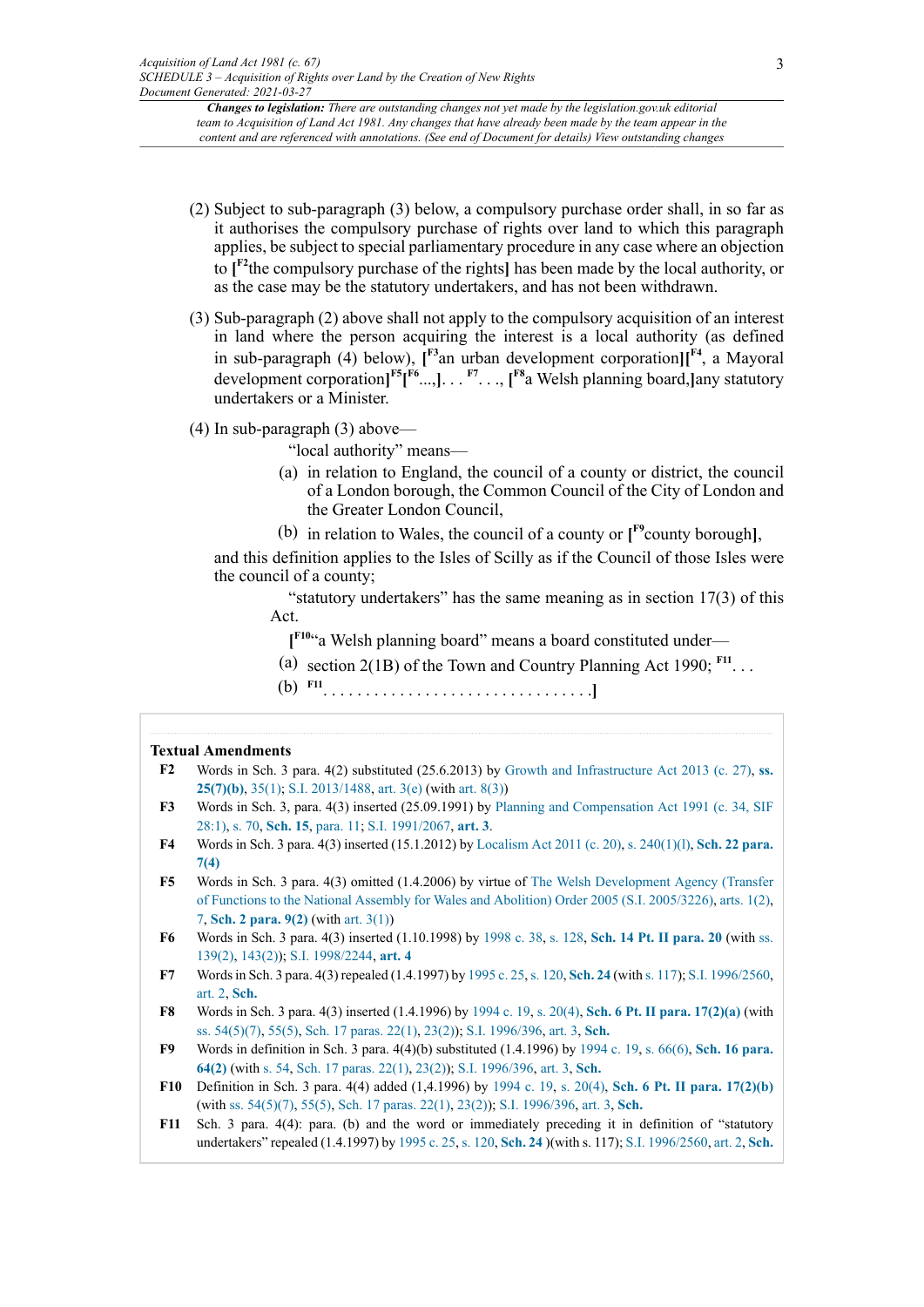# <span id="page-6-5"></span><span id="page-6-4"></span><span id="page-6-3"></span>*National Trust land*

- 5 (1) This paragraph applies to land belonging to the National Trust which is held by the Trust inalienably.
	- (2) A compulsory purchase order shall, in so far as it authorises the compulsory purchase of rights over land to which this paragraph applies, be subject to special parliamentary procedure in any case where an objection to **[ [F12](#page-6-0)**the compulsory purchase of the rights**]** has been duly made by the National Trust and has not been withdrawn.
	- (3) In this paragraph "held inalienably", in relation to land belonging to the National Trust, means that the land is inalienable under section 21 of the **[M1](#page-6-1)**National Trust Act 1907 or section 8 of the **[M2](#page-6-2)**National Trust Act 1939.

#### **Textual Amendments**

<span id="page-6-0"></span>**[F12](#page-6-3)** Words in Sch. 3 para. 5(2) substituted (25.6.2013) by [Growth and Infrastructure Act 2013 \(c. 27\)](http://www.legislation.gov.uk/id/ukpga/2013/27), **[ss.](http://www.legislation.gov.uk/id/ukpga/2013/27/section/25/7/b) [25\(7\)\(b\)](http://www.legislation.gov.uk/id/ukpga/2013/27/section/25/7/b)**, [35\(1\)](http://www.legislation.gov.uk/id/ukpga/2013/27/section/35/1); [S.I. 2013/1488](http://www.legislation.gov.uk/id/uksi/2013/1488), [art. 3\(e\)](http://www.legislation.gov.uk/id/uksi/2013/1488/article/3/e) (with [art. 8\(3\)\)](http://www.legislation.gov.uk/id/uksi/2013/1488/article/8/3)

#### **Marginal Citations**

<span id="page-6-1"></span>**[M1](#page-6-4)** 1907 c. cxxxvi.

<span id="page-6-2"></span>**[M2](#page-6-5)** [1939 c. lxxxvi](http://www.legislation.gov.uk/id/ukla/1939/86).

# *Commons, open spaces etc.*

- <span id="page-6-6"></span>6 (1) In so far as a compulsory purchase order authorises the acquisition of a right over land forming part of a common, open space or fuel or field garden allotment, it shall be subject to special parliamentary procedure unless the Secretary of State is satisfied—
	- (a) that the land, when burdened with that right, will be no less advantageous to those persons in whom it is vested and other persons, if any, entitled to rights of common or other rights, and to the public, than it was before, or
	- $I<sup>F13</sup>(aa)$ that the right is being acquired in order to secure the preservation or improve the management of the land**]**
		- (b) that there has been or will be given in exchange for the right additional land which will as respects the persons in whom there is vested the land over which the right is to be acquired, the persons, if any, entitled to rights of common or other rights over that land, and the public, be adequate to compensate them for the disadvantages which result from the acquisition of the right, and that the additional land has been or will be vested in the persons in whom there is vested the land over which the right is to be acquired, and subject to the like rights, trusts and incidents as attach to that land apart from the compulsory purchase order, or
		- (c) that the land affected by the right to be acquired does not exceed 250 square yards in extent, and that the giving of other land in exchange for the right is unnecessary, whether in the interests of the persons, if any, entitled to rights of common or other rights or in the interests of the public,

<span id="page-6-7"></span>and certifies accordingly.

(2) In the case of a compulsory purchase order under the **[M3](#page-7-1)**Highways Act 1980 subparagraph  $(1)(c)$  above shall have effect as if after the words "extent" there were inserted the words "or the right is required in connection with the widening or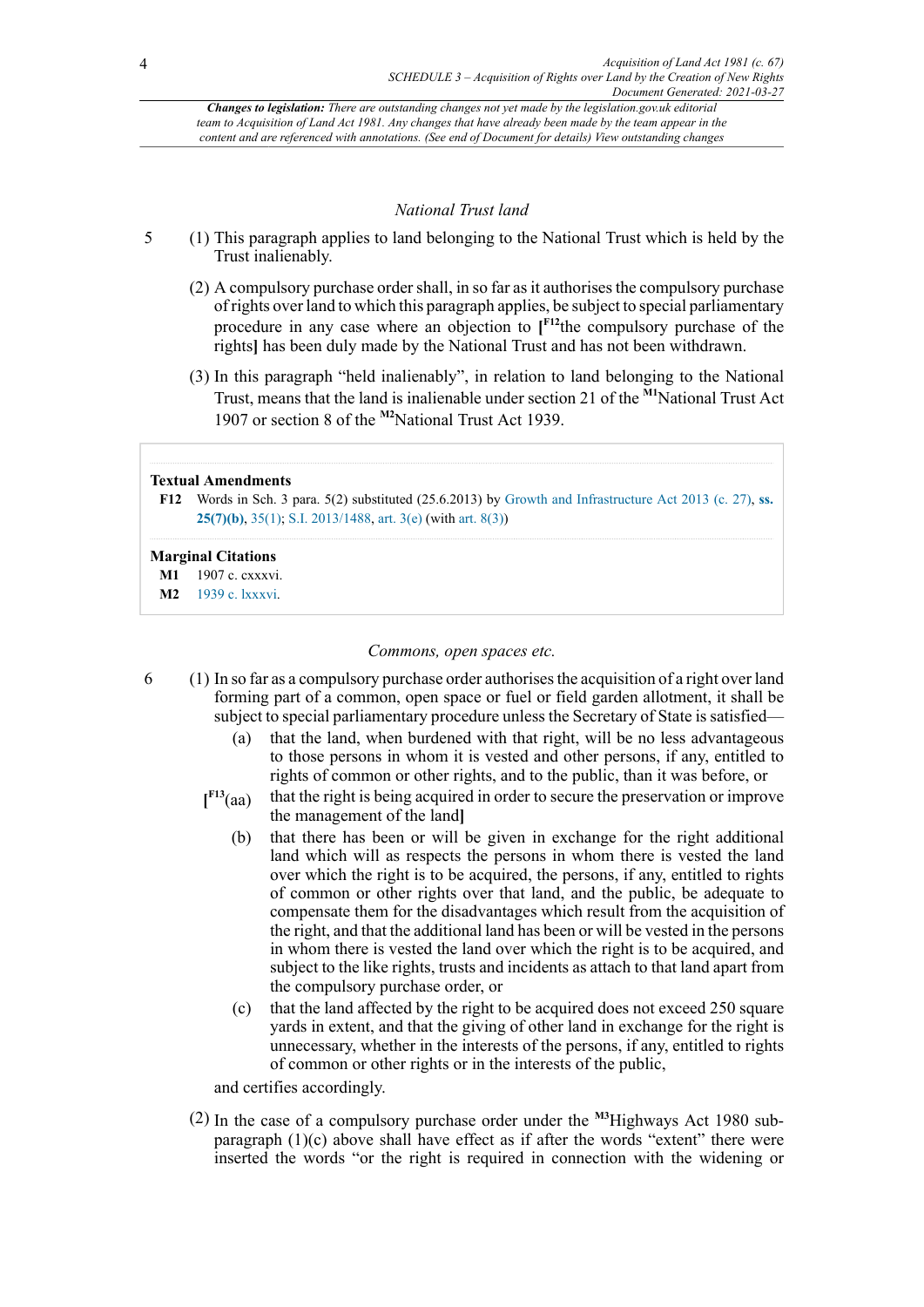drainage of an existing highway or in connection partly with the widening and partly with the drainage of such a highway".

- <span id="page-7-5"></span>(3) Where it is proposed to give a certificate under this paragraph, the Secretary of State shall **[ [F14](#page-7-2)**direct the acquiring authority to**]**give public notice of his intention so to do, and—
	- (a) after affording opportunity to all persons interested to make representations and objections in relation thereto, and
	- (b) after causing a public local inquiry to be held in any case where it appears to him to be expedient so to do, having regard to any representations or objections made,

the Secretary of State may, after considering any representations and objections made and, if an inquiry has been held, the report of the person who held the inquiry, give the certificate.

- <span id="page-7-6"></span>**[ [F15](#page-7-3)**(3A) Notice under sub-paragraph (3) above shall be given in such form and manner as the Secretary of State may direct.**]**
	- (4) A compulsory purchase order may provide for vesting land given in exchange as mentioned in sub-paragraph (1) above in the persons, and subject to the rights, trusts and incidents, therein mentioned, and **[ [F16](#page-7-4)**except where the Secretary of State has given his certificate under sub-paragraph (1)(aa) above.**]**for discharging the land over which any right is to be acquired from all rights, trusts and incidents to which it has previously been subject so far as their continuance would be inconsistent with the exercise of that right.
	- (5) In this paragraph—

<span id="page-7-7"></span>"common" includes any land subject to be enclosed under the Inclosure Acts 1845 to 1882, and any town or village green,

"fuel or field garden allotment" means any allotment set out as a fuel allotment, or a field garden allotment, under an Inclosure Act,

"open space" means any land laid out as a public garden, or used for the purpose of public recreation, or land being a disused burial ground.

### **Textual Amendments**

- <span id="page-7-0"></span>**[F13](#page-6-6)** Sch. 3, para. 6(1)(aa) inserted (25.09.1991) by [Planning and Compensation Act 1991 \(c. 34, SIF 28:1\)](http://www.legislation.gov.uk/id/ukpga/1991/34), [s. 70,](http://www.legislation.gov.uk/id/ukpga/1991/34/section/70) **[Sch. 15](http://www.legislation.gov.uk/id/ukpga/1991/34/schedule/15)**, [para. 12\(2\)\(a\);](http://www.legislation.gov.uk/id/ukpga/1991/34/paragraph/12/2/a) [S.I. 1991/2067,](http://www.legislation.gov.uk/id/uksi/1991/2067) **[art. 3](http://www.legislation.gov.uk/id/uksi/1991/2067/article/3)**.
- <span id="page-7-2"></span>**[F14](#page-7-5)** Words in Sch. 3, para. 6(3) inserted (25.09.1991) by [Planning and Compensation Act 1991 \(c. 34, SIF](http://www.legislation.gov.uk/id/ukpga/1991/34) [28:1\),](http://www.legislation.gov.uk/id/ukpga/1991/34) [s. 70](http://www.legislation.gov.uk/id/ukpga/1991/34/section/70), **[Sch. 15](http://www.legislation.gov.uk/id/ukpga/1991/34/schedule/15)**, [para. 12\(2\)\(b\);](http://www.legislation.gov.uk/id/ukpga/1991/34/paragraph/12/2/b) [S.I. 1991/2067,](http://www.legislation.gov.uk/id/uksi/1991/2067) **[art.3](http://www.legislation.gov.uk/id/uksi/1991/2067/article/3)**.
- <span id="page-7-3"></span>**[F15](#page-7-6)** Sch. 3, para. 6(3A) inserted (25.09.1991) by [Planning and Compensation Act 1991 \(c. 34, SIF 28:1\)](http://www.legislation.gov.uk/id/ukpga/1991/34), [s.](http://www.legislation.gov.uk/id/ukpga/1991/34/section/70) [70,](http://www.legislation.gov.uk/id/ukpga/1991/34/section/70) **[Sch. 15](http://www.legislation.gov.uk/id/ukpga/1991/34/schedule/15)**, [para. 12\(2\)\(c\);](http://www.legislation.gov.uk/id/ukpga/1991/34/paragraph/12/2/c) [S.I. 1991/2067,](http://www.legislation.gov.uk/id/uksi/1991/2067) **[art.3](http://www.legislation.gov.uk/id/uksi/1991/2067/article/3)**.
- <span id="page-7-4"></span>**[F16](#page-7-7)** Words in Sch. 3, para. 6(4) inserted (25.09.1991) by [Planning and Compensation Act 1991 \(c. 34, SIF](http://www.legislation.gov.uk/id/ukpga/1991/34) [28:1\),](http://www.legislation.gov.uk/id/ukpga/1991/34) [s. 70](http://www.legislation.gov.uk/id/ukpga/1991/34/section/70), **[Sch. 15](http://www.legislation.gov.uk/id/ukpga/1991/34/schedule/15)**, [para. 12\(2\)\(d\);](http://www.legislation.gov.uk/id/ukpga/1991/34/paragraph/12/2/d) [S.I. 1991/2067,](http://www.legislation.gov.uk/id/uksi/1991/2067) **[art.3](http://www.legislation.gov.uk/id/uksi/1991/2067/article/3)**.

# **Marginal Citations**

<span id="page-7-1"></span>**[M3](#page-6-7)** [1980 c. 66](http://www.legislation.gov.uk/id/ukpga/1980/66).

*Ancient monuments*

<span id="page-7-8"></span>**[F17](#page-8-0)**7 . . . . . . . . . . . . . . . . . . . . . . . . . . . . . . . .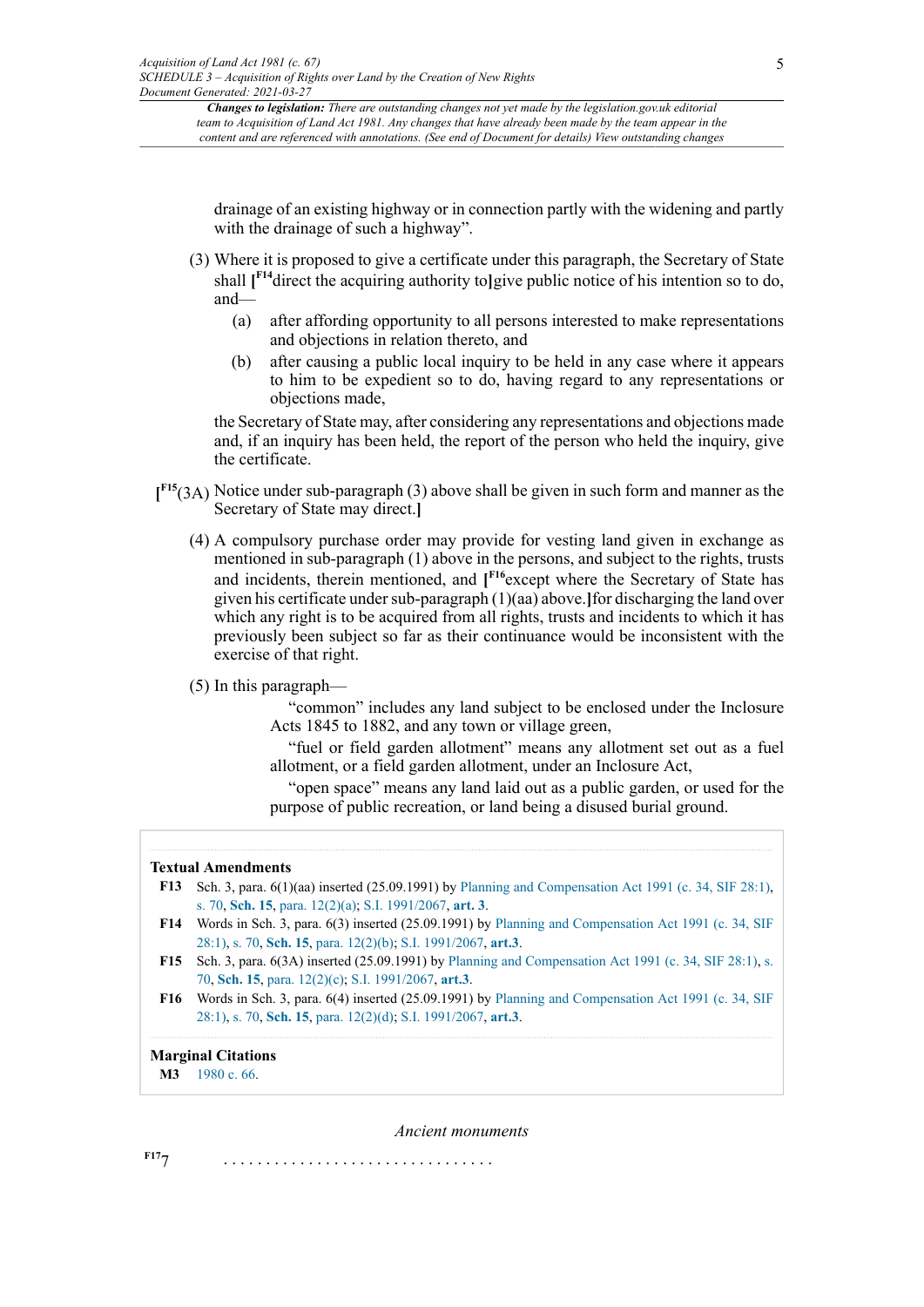# **Textual Amendments**

<span id="page-8-0"></span>**[F17](#page-7-8)** Sch. 3, para. 7 repealed (25.9.1991) by [Planning and Compensation Act 1991 \(c. 34, SIF 28:1\),](http://www.legislation.gov.uk/id/ukpga/1991/34) [ss. 70](http://www.legislation.gov.uk/id/ukpga/1991/34/section/70), [84\(6\)](http://www.legislation.gov.uk/id/ukpga/1991/34/section/84/6), [Sch. 15,](http://www.legislation.gov.uk/id/ukpga/1991/34/schedule/15) [para. 28](http://www.legislation.gov.uk/id/ukpga/1991/34/paragraph/28), **[Sch. 19 PartIII](http://www.legislation.gov.uk/id/ukpga/1991/34/schedule/19)**, [S.I.](http://www.legislation.gov.uk/id/ukpga/1991/34/section/I) 1991/2067, art. 3.

# *Land within more than one provision in this Schedule*

8 In the case of land falling within more than one of paragraphs 4 to 7 above, a compulsory purchase order shall be subject to special parliamentary procedure if required to be subject thereto by any of those paragraphs.

# *Notice of giving of certificate*

9 As soon as may be after the giving of a certificate under this Schedule, the acquiring authority shall publish in one or more local newspapers circulating in the locality in which the land comprised in the order is situated a notice in the prescribed form stating that the certificate has been given.